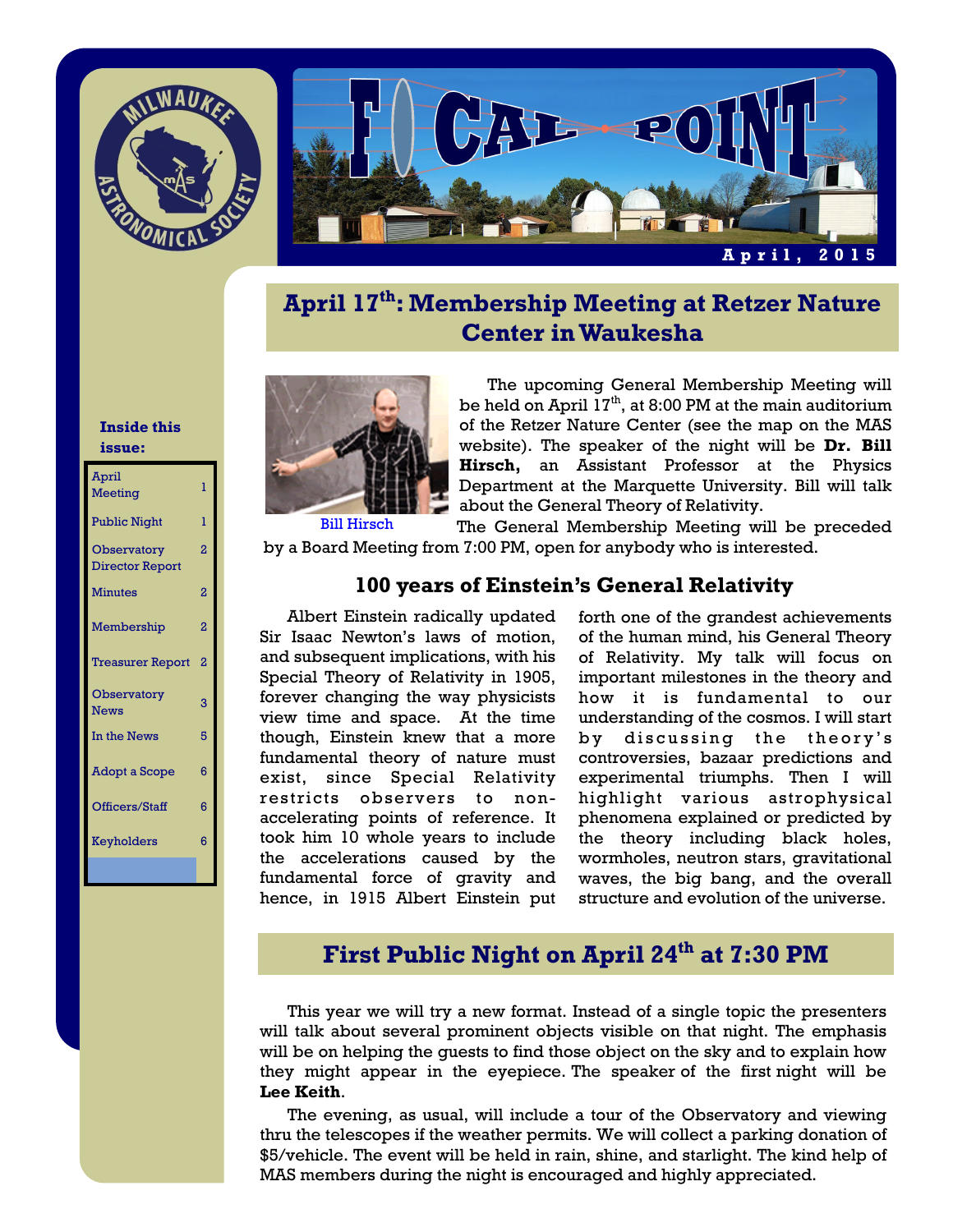# **Observatory Report**

Genuine activity at the observatory has returned with the more spring-like weather. I have swapped out the old yard lock, which was keyed (aka the yard key) with a combination lock. The combination was sent out to the membership. The roof of the Z-dome needs to be replaced. Materials for the 400 sq feet would be in the \$500-600 range.

#### **Website Report:**

 Our yearly dues for the hosting of our website at Discount.ASP came due and I paid them as a donation.

 It was pointed out that some of our club's information on various websites is obsolete. Some of these I was aware of, but one of them was new to me. Updating these sites is often an exercise in frustration, yet still worth the effort and don't ever hesitate letting the webmasters know (at webmaster@milwaukeeastro.org) if you see anything. One very irritating one that is inexplicably wrong is on the Astronomy Magazine site as they have a way to communicate updates right there where they list the information. In their case they have a direct link to our website, which is wrong. Though I would like them to correct this, I have circumvented the problem by allow that particular URL and then have it redirect to our main page.

> Respectfully Submitted, Gene Hanson, Observatory Director

# **\$2,039.85** *Starting Balance as of 2/18/2015*  **Expenditures** \$120.31 WE Energies \$150.00 Dr. Thaller \$10.00 WI Dept of Finance -\$280.31 TOTAL Expenditures **Revenue** \$46.00 Membership Dues \$216.00 TOTAL Revenue **\$1,975.54** *Ending Balance as of 3/25/2015*  \$170.00 Donation-Cub Scouts

Respectfully Submitted, Dennis Roscoe, Treasurer

## **Meeting Minutes**

**Held** on March 27<sup>th</sup> at the Retzer Nature Center, Waukesha. The meeting was called to order at 8:00 PM by President, Scott Jamieson.

**Minutes** of the previous meeting, **Treasurer's Report**, **Observatory Director's Report**, and the **Membership Report** were submitted electronically in advance (see this page), therefore were not read.

**Old Business** - Discussion about the potential investments to improve the Club's capabilities has been continued. Scott Jamieson suggested to remove the Z-scope, transform its mount into a pier and place the Astrophysics GTO 900 mount donated by Gene Hanson holding a new 14" Celestron EdgeHD optical tube.

**New Business** - \$800 was approved to replace the roof of Z dome.

**The Program** Michelle Thaller gave a presentation entitled "Small Worlds, Big Discoveries".



The meeting was adjourned at 9:15 PM.

Respectfully Submitted, Agnes Keszler, Secretary

### **Membership Report**

Since the February Membership Report we didn't receive any new membership applications.

We now have 78 MAS members.

 One of those members deserves a special mention. Father Milton Lange is our oldest member having joined the MAS back in 1940! Therefore, this marks his 75th year as an MAS member. He was elected to Founder Member status back in 1988. He lives in Springdale, Arkansas, and is a retired Catholic Priest.

> Respectfully Submitted, Tamas Kriska, Committee Chair

## **Treasurer's Report**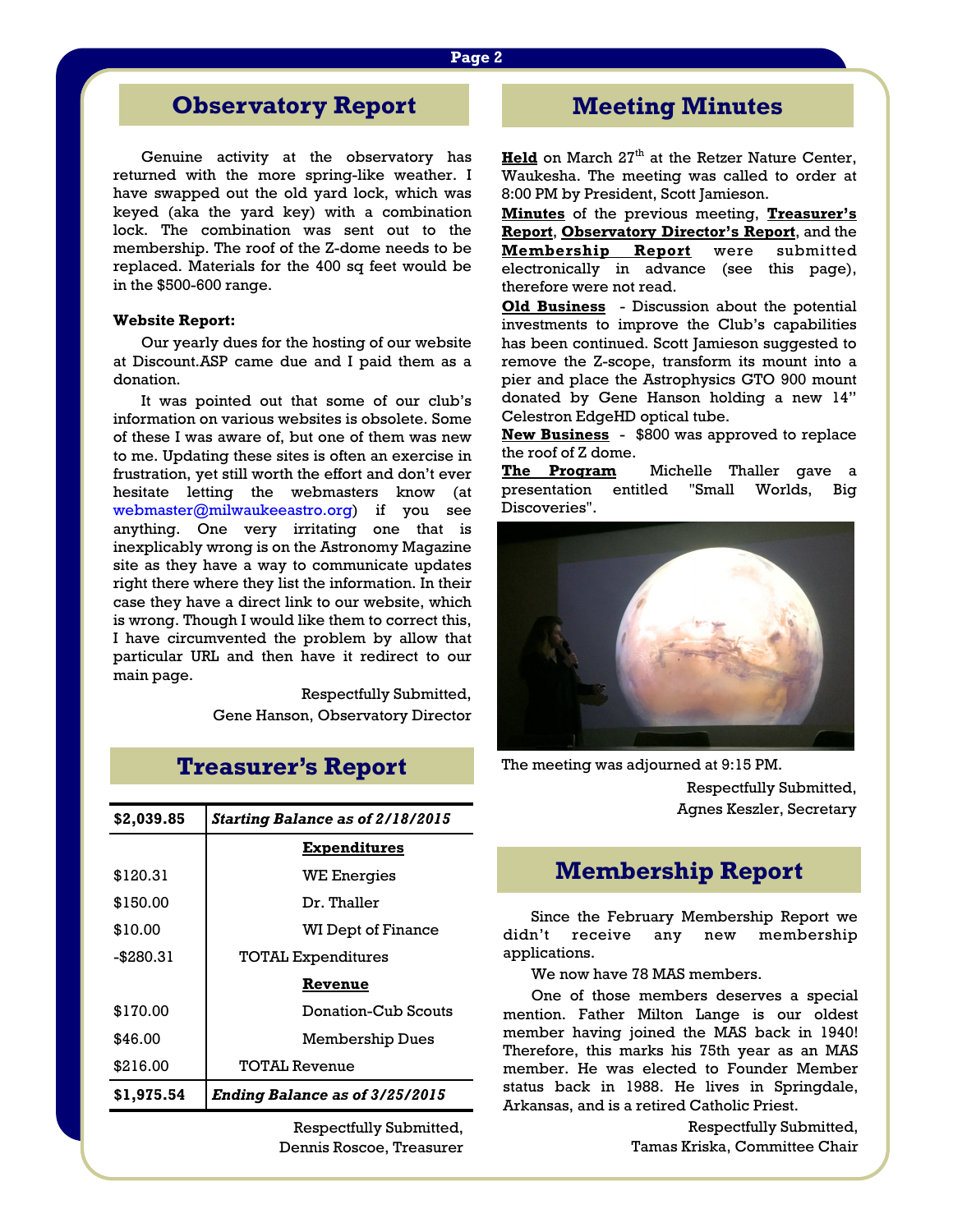# **Observatory News**

#### **The Z-dome Telescope Project**

As many of you have already heard, The Observatory Committee is proposing to retire the massive 25 inch Cass telescope called Z scope in favor of making changes that would allow us to install an Astrophysics GTO 900 mount and a new 14 inch Celestron EDGE telescope capable of F/11, F/7 and F/2 operation for imaging.

equipment that can be used to do state-of-the -art work. I have done everything I can to bring Z up to the standards of modern amateur astronomy, but even the conversion to F/3 operation turned out to be marginal because we still had the extreme thermal mass of the mirror and telescope, and the best images I did acquire had to be made late

 I am very aware of the history of this telescope and have a high respect for the members who worked so hard to build the telescope and the dome that encloses it. I count myself in this g r o u p b e c a u s e , despite the fact I was not a member when it was first constructed, I have worked



in the night when the mirror and scope settled d o w n thermally, even with fan cooling. This was a major problem also when used at F/15 and on many open house nights I had to explain  $why$  the images of the planets in the 25 inch were nowhere near as good as those in B

Artist impression of the final look of the new telescope. Credit: Dennis Roscoe.

on and used this telescope a great deal in the 27 years I have been a member of this club. Some of my efforts have included:

1) completely redesigned and updated the drive electronics.

2) converted the drive motors and electronics to Servo motors.

3) attempted to convert the drive roller gearing to worm drives to get smoother movement with much less slop than the old belt drives.

4) Designed and built the new front end ring and secondary replacing camera mounts to allow F/3 Narrowband imaging to overcome the high level of light pollution on the hill.

 As a result of these efforts, the Observatory Committee and I have concluded that it is time that Z scope should be replaced with modern high quality scope or the 18 inch Obsessions, which reach thermal equilibrium much more quickly. In the process of testing the Z scope I managed to overload and damage two worm gear boxes because the friction to drive the scope required 25 Ft lbs of torque, which makes smooth control impossible. I did attempt auto guiding but that cannot work well if the motions are not smooth and predictable. Typically, only 20 % of the sub-frames were usable due to tracking issues. It was an exercise in frustration.

 There are some that say why don't we rebuild the scope and mount instead of scraping it. The answer is simple, even if there were someone left that has the proper background and is capable of and willing to do so, replacing all of the bearings is a

continued on page 4.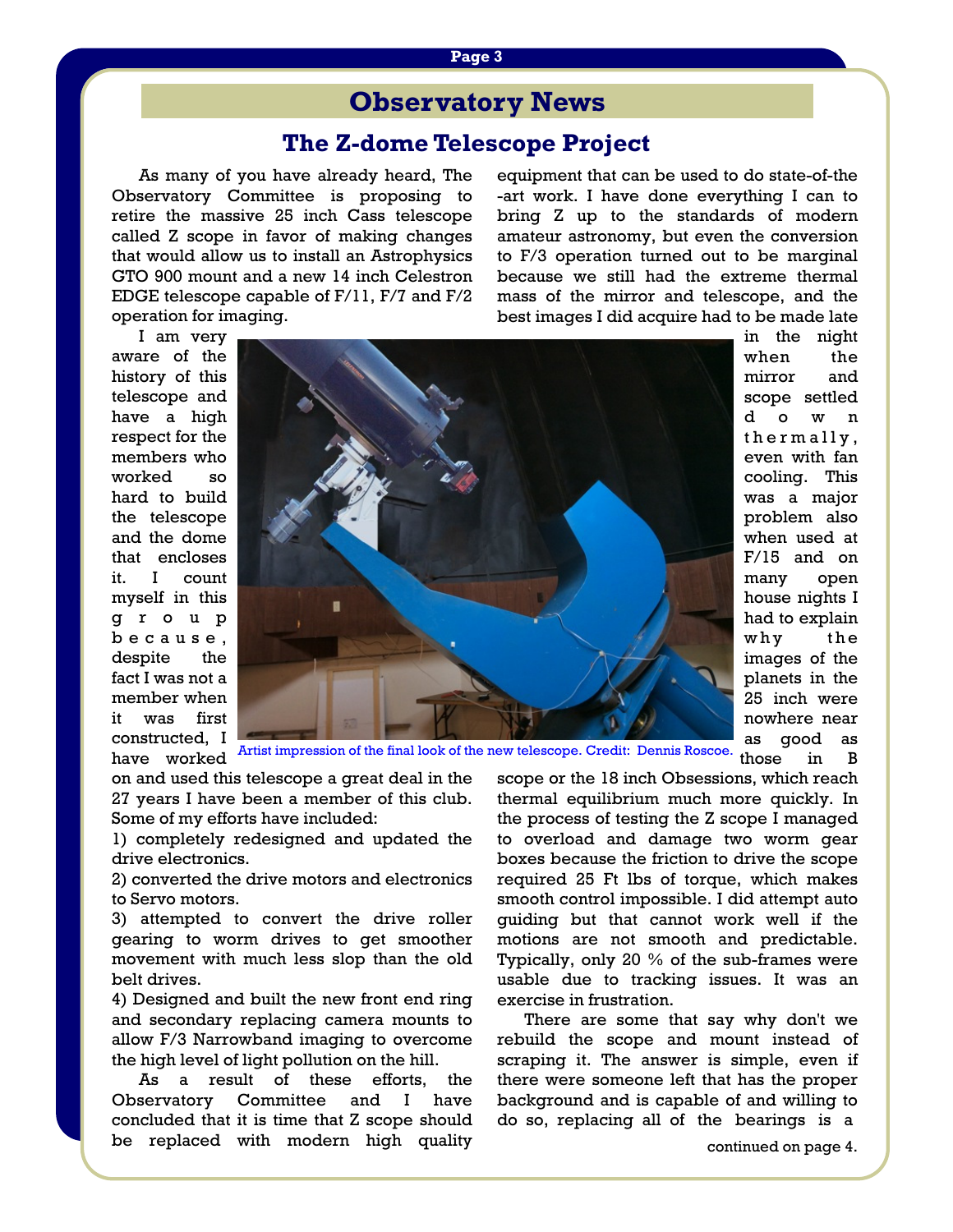#### **Page 4**

## **Observatory News**

massive job that may or may not improve the friction issues. Rebuilding the drive system again would involve much more massive, non -telescope type worm boxes that would not approach the precision required for imaging. The result would be a scope that is still too massive both thermally and mechanically to ever approach the quality of an Astrophysics mount and a Celestron EdgeHD telescope. It is well known in astronomy that a smaller telescope in a great mount will out-perform a larger telescope in a lesser one. In addition, I have been totally unable to get any information from members that worked on this scope that the friction in the axes was ever lower and more uniform than it is now.

It worked for visual observing in spite of the tremendous flexing in the belt drives but converting to any type of worm drive drastically increases the drag to the point that it cannot be driven precisely enough for imaging.

 My final concern is a personal one. I will be retiring soon as President. If this change is ever to be done it has to be done while there are still people willing to do it. I consider my primary responsibility is to put the club in the best position possible to attract members and prosper in the future. Towards that end I intend to see that all of the scopes and observatories are in the best shape possible. The biggest unused asset we have is Z dome and it deserves to be the home of the best telescope system in the club. It is now a monument to the past but it should be more than that. The scope is now unusable and the Observatory Committee have no desire to expend any further effort toward another fruitless attempt that would only result in a waste of money and time.

 Thanks to the generous donation by Gene Hanson, we have the Astrophysics mount. Thanks to the efforts of the original builders, we have a fantastic 22 foot dome. Thanks to the money donations made to the club over its history, we have the money to put a 14 inch Celestron EdgeHD telescope in place of the 25 inch. The Narrowband imaging system purchased for the F/3 project is perfect for this telescope and will allow imaging despite the high light level on the hill.

 The attached image of the Astrophysics mount mounted on one tine of the original fork mount is the result of trying to minimize the heavy effort required to make this transition. The fork would be locked in a vertical position and the upper tine would be trimmed back to get the clear sky for the telescope. Obviously the fork would be locked down and serve as a rather elegant pier to place the telescope in the proper position to see out of the dome slit. While I can understand why this image would cause a cringe in most of the builders, I am trying to minimize the magnitude of the task and preserve as much of the mount as possible. I believe this is an effective solution.

 The telescope would be completely controlled from the control room in the Z dome library area.

 The Observatory Committee and I believe we should remember the past and take delight in its accomplishments. We do not believe that the club should be a slave to the decisions that were made in a very different context 30 years ago. We don't believe those that donated the money to make the Z scope would be saying 30 years later that the current club membership should not be allowed to make its own decisions to update or replace now. The money that we will be using is available now because of the generosity of all of the donors and fund raising that has gone on since then and was meant to be used for the clubs future.

 To this end I believe that the total cost of the conversion and purchases required for the new telescope will be around \$10,000. We can afford this easily and I believe if we don't do this now the club could eventually become irrelevant due to the lack of developing the advanced capabilities needed to attract members expecting significant advantages to being in the MAS.

 The final decision to do this will be in the hands of the Board of Directors and we are open to the comments of the members. The plan is to try to make a decision on this issue in April or May and, if approved, start the project as soon as possible.

> Scott Jamieson, President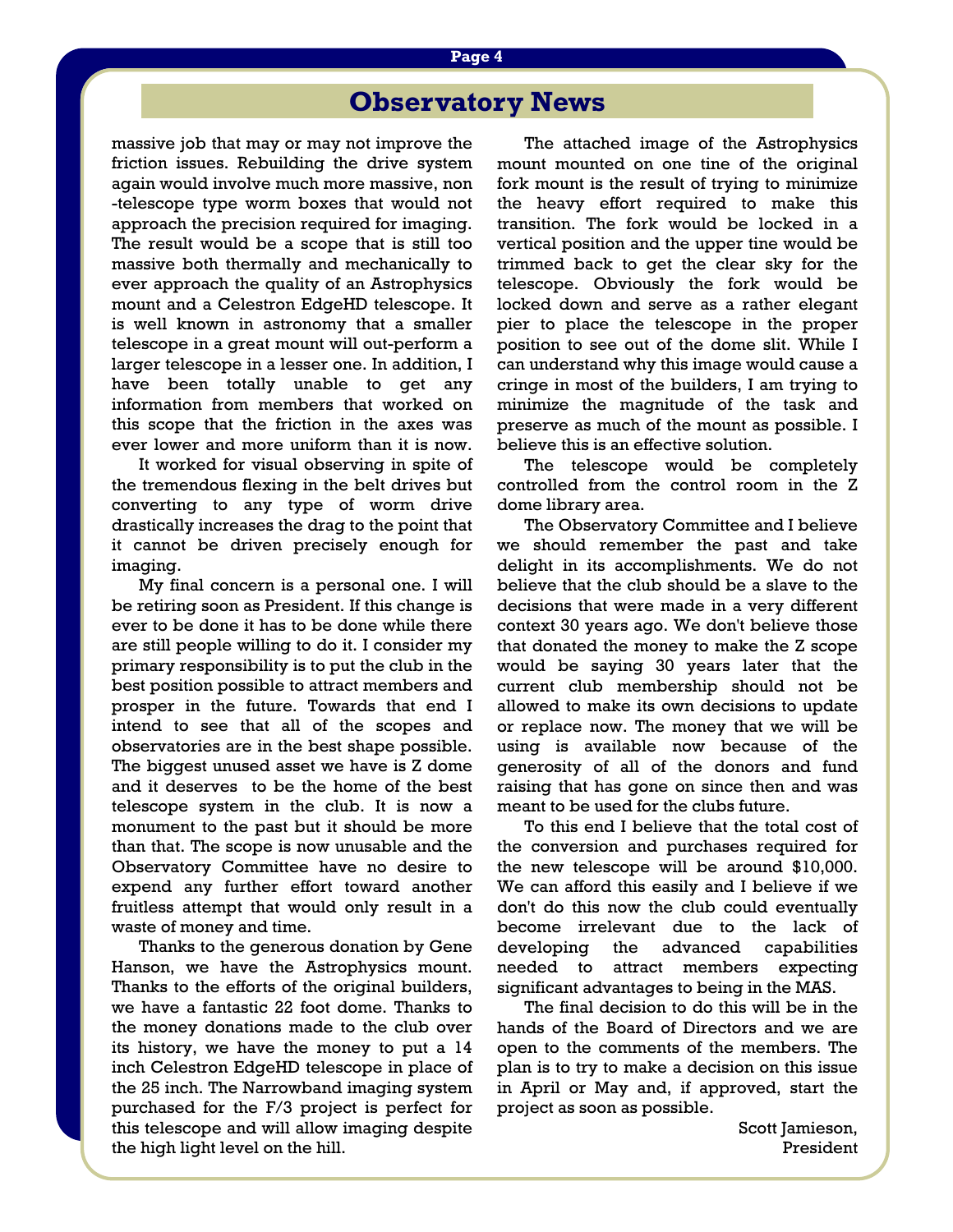#### **Page 5**

# **In the Astronomical News**

## **The Solar System and Beyond is Awash in Water**

 As NASA missions explore our solar system and search for new worlds, they are finding water in surprising places. NASA science activities have provided a wave of amazing findings related to water in recent years that inspire us to continue investigating our origins and the fascinating possibilities for other worlds, and life, in the universe. In our lifetime, we may very well finally answer whether we are alone in the solar system and beyond.

 The chemical elements in water are some of the most abundant elements in the universe. Astronomers see the signature of water in giant molecular clouds between the stars, in disks of material that represent newborn planetary

systems, and in the atmospheres of giant planets orbiting other stars.

 Water is found in primitive bodies like comets and asteroids, and dwarf planets like Ceres. The atmospheres and interiors of the four giant planets—Jupiter,

Saturn, Uranus and Neptune—are thought to contain enormous quantities of the wet stuff, and their moons and rings have substantial water ice. Perhaps the most surprising water worlds are the five icy moons of Jupiter and Saturn that show strong evidence of oceans beneath their surfaces: Ganymede, Europa and Callisto at Jupiter, and Enceladus and Titan at Saturn. Scientists using NASA's Hubble Space Telescope recently provided powerful evidence that Ganymede has a saltwater, sub-surface ocean, likely sandwiched between two layers of ice.

 Europa and Enceladus are thought to have an ocean of liquid water beneath their surface in contact with mineral-rich rock, and may have the three ingredients needed for life as we know it: liquid water, essential chemical elements for biological processes, and sources of energy that could be used by living things. NASA's Cassini mission has revealed Enceladus as an active world of icy geysers. Recent research suggests it may have hydrothermal activity on its ocean floor, an environment potentially suitable for living organisms.

 While our solar system may seem drenched in some places, others seem to have lost large amounts of water. On Mars, NASA spacecraft have found clear evidence that the Red Planet had water on its surface for long periods in the distant past. More recently, NASA scientists using ground -based telescopes were able to estimate the amount of water Mars has lost over the eons. They concluded the planet once had enough liquid water to form an ocean occupying almost half of Mars' northern hemisphere, reaching depths greater than a mile. But where did the water go?

 Mars' early atmosphere was stripped away by the wind of charged particles that streams from the sun, causing the planet to dry out.

> The amount of water in the giant planet Jupiter holds a critical missing piece to the puzzle of our solar system's formation. Jupiter was likely the first planet to form, and it contains most of the material that wasn't incorporated into the sun. The leading theories about its formation rest on the amount of water the planet soaked up. To help solve this mystery,

NASA's Juno mission will measure this important quantity beginning in mid-2016.

 Recently verifying its thousandth exoplanet, Kepler data confirm that the most common planet sizes are worlds just slightly larger than Earth. Astronomers think many of those worlds could be entirely covered by deep oceans. Kepler's successor, K2, continues to watch for dips in starlight to uncover new worlds.

 It's easy to forget that the story of Earth's water, from gentle rains to raging rivers, is intimately connected to the larger story of our solar system and beyond. But our water came from somewhere—every world in our solar system got its water from the same shared source. So it's worth considering that the next glass of water you drink could easily have been part of a comet, or an ocean moon, or a long-vanished sea on the surface of Mars. And note that the night sky may be full of exoplanets formed by similar processes to our home world, where gentle waves wash against the shores of alien seas.

by Preston Dyches at Phys.org